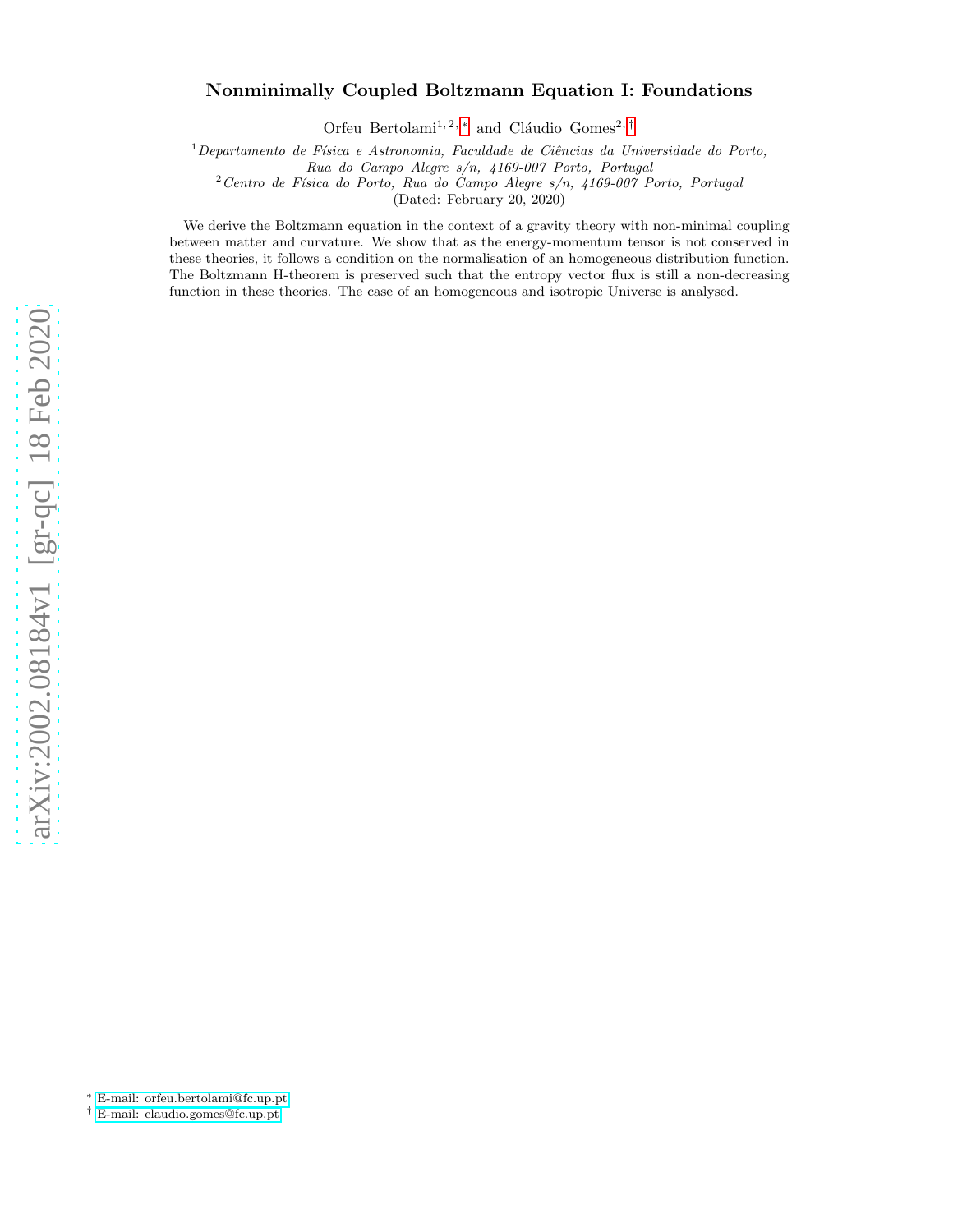## I. INTRODUCTION

The Boltzmann equation is a microscopic statistical tool that describes the evolution of the distribution function in phase space undergoing collisions. Mathematically, it corresponds to a partial integro-differential equation, whose exact solution is hard to find. Therefore, several approximations are commonly used to approach meaningful problems, for instance the relaxation time approximation and the Chapman-Enskog method. Despite its mathematical difficulties, the Boltzmann equation allows for the derivation of fundamental macroscopic equations, such as the Navier-Stokes equation for fluids and the Jeans and virial equations for self-gravitating systems [\[1\]](#page-7-0), the Maxwell-Vlasov equations for plasmas [\[2\]](#page-7-1), the Bloch-Boltzmann equations for electronic transport [\[3](#page-7-2)], and the relevant thermodynamic equation in an expanding Universe [\[4\]](#page-7-3).

Notwithstanding, the Boltzmann equation has different formulations: the quantum, the classical, the relativistic and the general relativistic versions. One of its solutions is the Maxwell distribution, whose relativistic version has been derived in Ref. [\[5\]](#page-7-4). The relativistic Boltzmann equation may need to be extended in order to account for degenerate gases, having as solutions relativistic versions of the Bose-Einstein and the Fermi-Dirac distributions [\[6](#page-7-5)].

Furthermore, its version for spacetime dynamics relies on General Relativity (GR), and allow for the description of, for instance, self-gravitating systems, primordial abundances and their evolution [\[7](#page-7-6)]. In fact, it is well known that GR is a well established gravity theory, in impressive agreement with Solar System and weak-field experiments [\[8,](#page-7-7) [9\]](#page-7-8). Nevertheless, it has raises questions both on theoretically and observationally: it is lacks a consistent quantum version, and at astrophysical and cosmological scales it requires the existence of two dark components to match observations [\[10,](#page-7-9) [11](#page-7-10)]. These two dark components together constitute around 95% of the energy content of the Universe, and so far, neither of these components have been directly observed. As a consequence, several alternative theories of gravity have been put forward in the literature. The simplest generalisation of the Einstein's theory are the so-called f(R) theories [\[12](#page-7-11)[–14\]](#page-7-12). But further generalisations are also admissible as is the case of a non-minimal matter-curvature coupling (NMC) [\[15\]](#page-7-13). This model provides new insights on gravity and has a rich lore of implications for cosmology and astrophysics, as it mimics dark matter profiles at galaxies [\[16\]](#page-7-14) and clusters of galaxies [\[17](#page-7-15)], it accounts for the late time acceleration [\[18\]](#page-7-16), and is in agreement with data from inflation [\[19\]](#page-7-17), gravitational waves [\[20](#page-7-18)] and the Abell 586 cluster virialisation [\[21\]](#page-7-19).

Therefore, the aim of the present work is to generalise the Boltzmann equation in order to account for the nonminimal matter-curvature coupling model, and explore its main physical consequences. In this work, we shall use the  $(-+++)$  signature for the metric and work in units such that  $c = 1$  throughout the paper. Furthermore, we shall denote by  $f(R)$  the general functions of the scalar curvature, whilst  $f := f(\vec{r}, \vec{v}, t)$  will represent the one-particle distribution function.

This work is organised as follows: in section [II,](#page-1-0) one briefly introduces the non-minimal mater-curvature coupling model and its main features; in section [III](#page-2-0) we derive the Boltzmann equation in the context of this alternative gravity theory, in order to explore the conservation laws in section [IV.](#page-3-0) We analyse the case of an homogeneous and isotropic universe in Sec. [V.](#page-5-0) We present our conclusions in Sec. [VII.](#page-6-0)

### <span id="page-1-0"></span>II. THE NON-MINIMAL MATTER-CURVATURE COUPLING MODEL

In the extended  $f(R)$  theories with a non-minimal coupling between curvature and matter, the action functional reads [\[15\]](#page-7-13):

<span id="page-1-2"></span>
$$
S = \int d^4x \sqrt{-g} \left[ \kappa f_1 \left( R \right) + f_2 \left( R \right) \mathcal{L} \right] \,, \tag{1}
$$

where  $f_1(R)$ ,  $f_2(R)$  are arbitrary functions of the Ricci scalar R,  $\kappa = c^4/(16\pi G)$  and  $\mathcal L$  is the matter Lagrangian density.

Varying the action with respect to the metric,  $g_{\mu\nu}$ , leads to the following field equations:

<span id="page-1-1"></span>
$$
\left(F_1(R) + \frac{F_2(R)\mathcal{L}}{\kappa}\right)G_{\mu\nu} = \frac{1}{2\kappa}f_2(R)T_{\mu\nu} + \Delta_{\mu\nu}\left(F_1(R) + \frac{F_2(R)\mathcal{L}}{\kappa}\right) + \frac{1}{2}g_{\mu\nu}\left(f_1(R) - F_1(R)R - \frac{F_2(R)R\mathcal{L}}{\kappa}\right) , \tag{2}
$$

where  $G_{\mu\nu} := R_{\mu\nu} - (1/2)g_{\mu\nu}R$  is the Einstein tensor,  $F_i(R) \equiv df_i(R)/dR$  and  $\Delta_{\mu\nu} \equiv \nabla_{\mu}\nabla_{\nu} - g_{\mu\nu}\Box$ . It is straightforward to see that choosing  $f_1(R) = R$  and  $f_2(R) = 1$ , one recovers General Relativity.

Taking the trace of the previous equations, one gets:

$$
\left(F_1(R) + \frac{F_2(R)\mathcal{L}}{\kappa}\right)R - 2f_1(R) = -3\Box\left(F_1(R) + \frac{F_2(R)\mathcal{L}}{\kappa}\right) + \frac{1}{2\kappa}f_2(R)T\ .
$$
\n(3)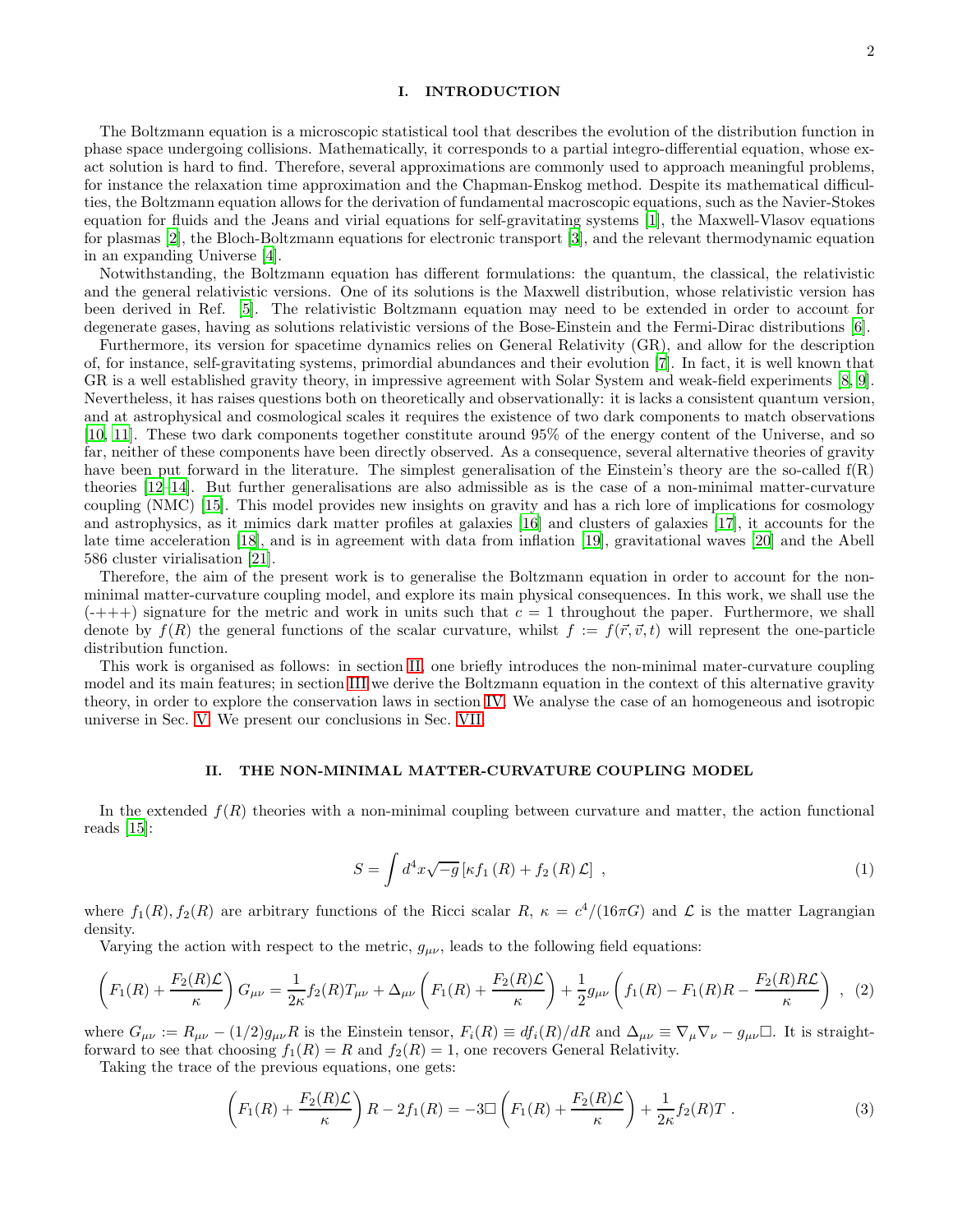3

Using the Bianchi identities in the field equations, Eq. [\(2\)](#page-1-1), one finds that the energy-momentum tensor is no longer (covariantly) conserved in this model:

$$
\nabla_{\mu}T^{\mu\nu} = \frac{F_2(R)}{f_2(R)} \left( g^{\mu\nu} \mathcal{L} - T^{\mu\nu} \right) \nabla_{\mu}R \tag{4}
$$

This feature implies that for a perfect fluid, test particles do not follow geodesics. In fact, the geodesics equation in these theories read [\[15](#page-7-13)]:

$$
\frac{du^{\alpha}}{ds} + \Gamma^{\alpha}_{\mu\nu} u^{\mu} u^{\nu} = \mathfrak{f}^{\alpha} , \qquad (5)
$$

where the extra force, per unit mass, for a perfect fluid is given by:

$$
\mathfrak{f}^{\alpha} = \frac{1}{\rho + p} \left[ \frac{F_2(R)}{f_2(R)} \left( \mathcal{L}_m - p \right) \nabla_{\nu} R - \nabla_{\nu} p \right] h^{\alpha \nu} , \qquad (6)
$$

where  $h^{\alpha\nu} = g^{\alpha\nu} + u^{\alpha}u^{\nu}$  is the projection operator and  $u^{\mu}$  denotes the particle's 4-velocity. In these theories, the degeneracy between the Lagrangian choices  $\mathcal{L} = -\rho$  or  $\mathcal{L} = p$  for perfect fluids is lifted, in opposition to what happens in GR [22], since it yields different behaviours for the extra force term (See Ref. [23] for a thorough discussion).

For a matter Lagrangian of the form  $\mathcal{L} = -\rho$  and  $\nabla_{\nu} p = 0$ , the extra force reads:

$$
\mathfrak{f}^{\alpha} = -\partial_{\nu}\Phi_{c}h^{\alpha\nu} \tag{7}
$$

where one has defined the non-minimal coupling potential as  $\Phi_c := \ln(f_2(R))$  [\[24\]](#page-7-20).

# <span id="page-2-0"></span>III. THE BOLTZMANN EQUATION IN THE NMC MODEL

In statistical physics, the Liouville theorem which states that the phase-space distribution function,  $f$ , is constant along the trajectories of the system when no collisions occur, which implies that the distribution function behaves as an incompressible fluid. However, when particles collide, we have that the rate of change in phase-space is given by:

$$
\frac{df}{dt} = \left(\frac{df}{dt}\right)_{coll.} \tag{8}
$$

From this equation, one can derive the so-called Boltzmann equation, which in its general relativistic version reads [\[25\]](#page-7-21):

$$
p^{\mu} \frac{\partial f}{\partial x^{\mu}} + \frac{dp^{\mu}}{d\tau^*} \frac{\partial f}{\partial p^{\mu}} = \left(\frac{\partial f}{\partial \tau^*}\right)_{coll.} ,
$$
\n(9)

where  $f = f(x^{\mu}, p^{\mu})$  is the distribution function which depends in the spacetime coordinates,  $x^{\mu}$ , and in the 4momentum,  $p^{\mu}$ , and  $\tau^* := t/m$  is the affine parameter.

Given the extra force in the NMC theories, the Boltzmann equation is modified to:

$$
p^{\mu}\frac{\partial f}{\partial x^{\mu}} - \left(\Gamma^{\sigma}_{\mu\nu}p^{\mu}p^{\nu} - m^{2}\mathfrak{f}^{\sigma}\right)\frac{\partial f}{\partial p^{\sigma}} = \left(\frac{\partial f}{\partial \tau^{*}}\right)_{coll.} \tag{10}
$$

In fact, the non-minimal coupling model introduces a term related to the extra force in the Boltzmann equa- $\sqrt{g_{00}m^2 + (g_{0i}g_{0j} - g_{00})g_{ij}p^ip^j}$ ,  $p^0 = (p_0 - g_{0i}p^i)g^{00}$ , i.e.,  $p^{\mu}p_{\mu} = -m^2$ . Taking into consideration the previous tion, which depends on the matter Lagrangian density. We can further consider the mass-shell conditions  $p_0 =$ relation, one gets:

$$
p^{\mu}\frac{\partial f}{\partial x^{\mu}} - \left(\Gamma^{i}_{\mu\nu}p^{\mu}p^{\nu} - m^{2}\mathfrak{f}^{i}\right)\frac{\partial f}{\partial p^{i}} = \left(\frac{\partial f}{\partial \tau^{*}}\right)_{coll.}.
$$
\n(11)

In fact, we call the Lioville operator to the operator acting on distribution function on the left hand side of the previous equation, i.e.  $L[f] := df/dt = \left[ p^{\mu} \frac{\partial}{\partial x^{\mu}} - (\Gamma^i_{\mu\nu} p^{\mu} p^{\nu} - m^2 \mathfrak{f}^i) \frac{\partial}{\partial p^i} \right] f$ . The right hand side (RHS) of the previous equation may, in general, be very hard to compute. We shall, for simplicity, consider only binary collisions. This is a well motivated approximation since we are studying collisions in very short periods of time, during which one-to-one collisions are the dominant type. Furthermore, these are usually accompanied by the following assumptions: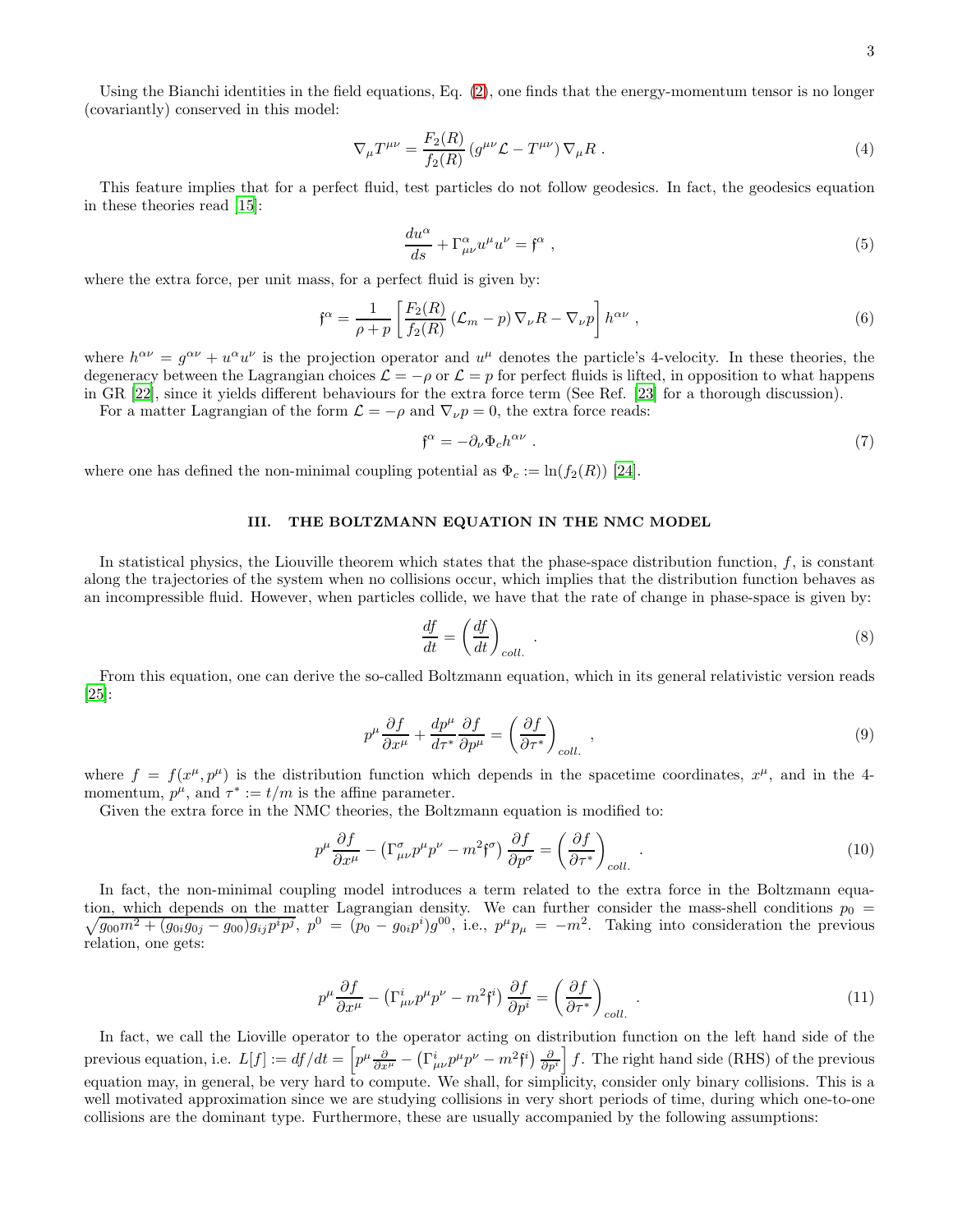ii) The particles (molecules) have no internal structure, ensuring the elasticity of the collisions;

i) The fluid under considerations is diluted enough;

- iii) The external forces do not affect the collisions, thus collisions are local and instantaneous;
- iv) Any previous correlations between velocities of the particles prior to the collision are neglected, an assumption known as the molecular chaos hypothesis (Stosszahlansatz), which ensures the irreversibility of the kinetic equation.

Bearing this in mind, the collisional term of the RHS of the Boltzmann equation can be written, in general, as [\[26](#page-7-22)]

$$
\left(\frac{\partial f}{\partial t}\right)_{coll.} = \int W(p' + p_2' \to p + p_2) \left(f'f_2' - ff_2\right) \pi(p') \pi(p_2') \pi(p_2) ,\qquad (12)
$$

where  $\pi(p_*)$  is the invariant volume in the momentum space, and  $W(p'+p'_2 \rightarrow p+p_2)$  is the transition probability, which obeys the following relations:

<span id="page-3-1"></span>
$$
W(p' + p'_2 \to p + p_2) = W(p'_2 + p' \to p_2 + p) W(p' + p'_2 \to p + p_2) = W(p_2 + p \to p'_2 + p') .
$$
\n(13)

The first symmetry is trivial, whist the second exhibits the principle of detailed balance, that is, the microscopic reversibility [\[27](#page-7-23)].

In particular, we can introduce the differential cross-section,  $\sigma$ , and the invariant flux,  $F = \sqrt{((p_2^{\mu}p_{\mu})^2 - m^4)}$ , of the collisions in such a way that the collision integral can be rewritten as:

$$
\left(\frac{\partial f}{\partial t}\right)_{coll.} = \int \left(f_2' f' - f_2 f\right) F \sigma d\Omega \sqrt{-g} \frac{d^3 p_2}{(p_2)_0} ,\qquad (14)
$$

where  $d\Omega$  the infinitesimal solid angle for the binary collisions.

# <span id="page-3-0"></span>IV. CONSERVATION LAWS

Let  $\Psi(x, p)$  be a smooth function defined on the phase space for each particle such that for binary collisions:

$$
\Psi(x, p'_2) + \Psi(x, p') - \Psi(x, p) - \Psi(x, p_2) = 0.
$$
\n(15)

Such a function is called an collisional invariant. It can be shown that the most general collisional invariant is of the form [\[26,](#page-7-22) [28,](#page-7-24) [29\]](#page-7-25):

$$
\Psi(x,p) = \beta_{\mu}(x)p^{\mu} + \alpha \tag{16}
$$

where  $\alpha$  is a linear combination of scalar quantities conserved in the collisions.

Taking this into consideration, let us multiply both sides of the Boltzmann equation by Ψ and integrate over the volume element  $\pi(p)$ . We are left with

<span id="page-3-2"></span>
$$
\int \Psi(x,p)L[f]\pi(p) = -\frac{1}{4} \int W(p'+p'_2 \to p+p_2) \left[ \Psi(x,p') + \Psi(x,p'_2) - \Psi(x,p) - \Psi(x,p_2) \right] \times \times \left[ f'f'_2 - f f_2 \right] \pi(p'_2) \pi(p') \pi(p_2) \pi(p) , \tag{17}
$$

where we have used the symmetries of the transition probability scalar, Eq.  $(13)$ .

It is straightforward to check that collisional invariants leave the RHS of the Boltzmann equation identically null. Some important physical quantities can be written as moments of the distribution function. In particular, we refer:

$$
A := \int f\pi \tag{18}
$$

$$
N^{\mu} := \int p^{\mu} f \pi \tag{19}
$$

$$
T^{\mu\nu} := \int p^{\mu} p^{\nu} f \pi \tag{20}
$$

4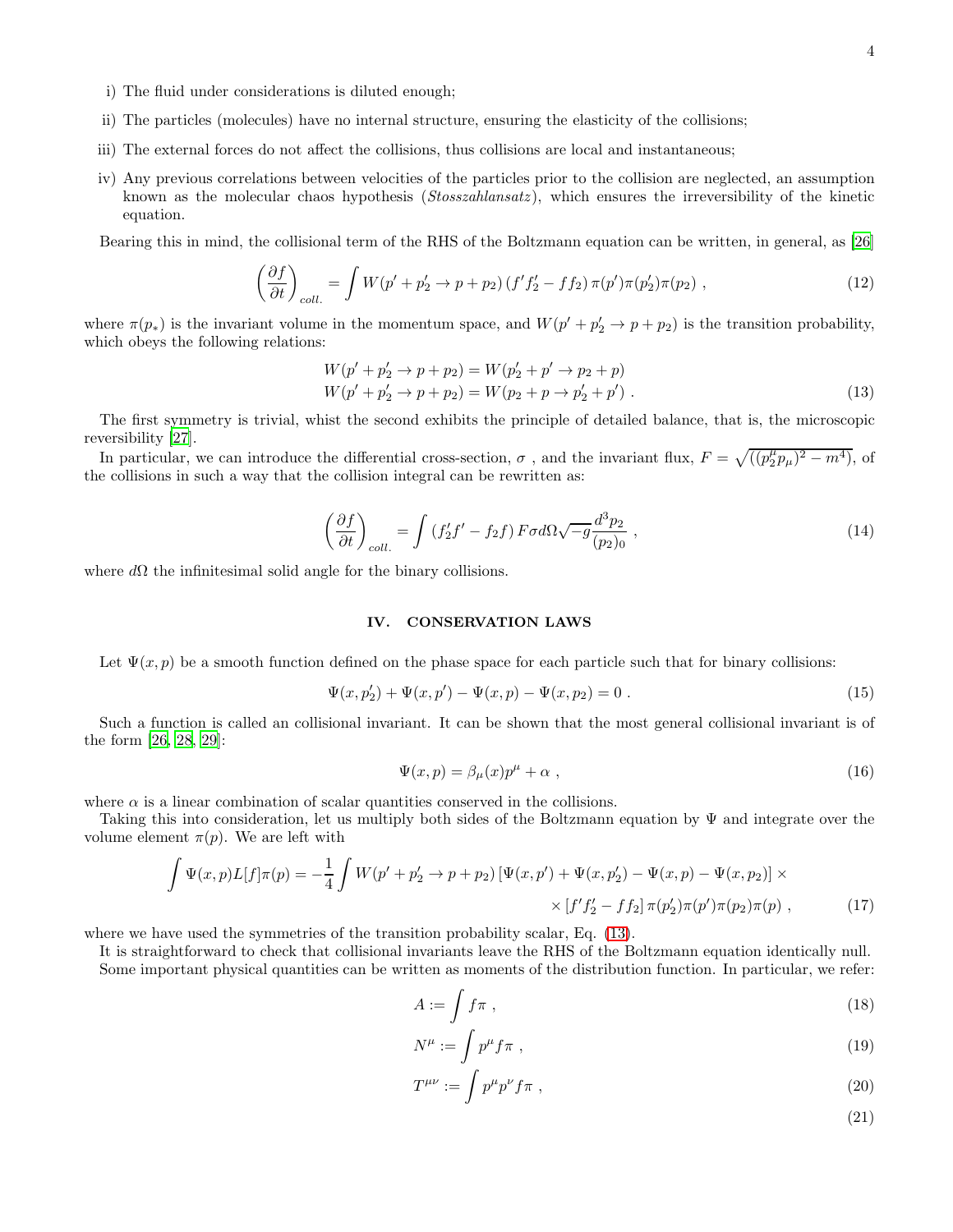where the first quantity is a real valued function of the position which is equal to 1 if we require a normalised homogeneous distribution function, the second corresponds to the flux density of particles which crosses a given 3-surface element, and the last one matches the definition of the energy-momentum tensor.

In fact, one can take the covariant derivative of the previous quantities, finding that the first trivially vanishes. For the second and third quantities, it can be shown that they lead to (likewise to the cases of Refs.[\[25,](#page-7-21) [26](#page-7-22)]):

<span id="page-4-0"></span>
$$
\nabla_{\mu}N^{\mu} = \int L[f]\pi , \qquad (22)
$$

$$
\nabla_{\mu}T^{\mu\nu} = \int L[f]p^{\nu}\pi + m^2\mathfrak{f}^{\nu}A . \qquad (23)
$$

Since the first equality above corresponds to the collisional invariant scalar  $\Psi = 1$ , hence the RHS of Eq.[\(17\)](#page-3-2) vanishes. It follows that  $\nabla_{\mu}N^{\mu}=0$  and the flux density of particles is covariantly conserved. As for the divergence of the energy-momentum tensor, and from the identification  $\Psi \to \Psi^{\mu} = p^{\mu}$  into Eq.[\(17\)](#page-3-2), we get:

$$
\nabla_{\mu}T^{\mu\nu} = m^2 \mathfrak{f}^{\nu} A \tag{24}
$$

Expanding the previous equation, and noting that  $\nabla_{\nu}T^{\mu\nu} = (\rho + p)f^{\mu} + \nabla_{\nu}p h^{\mu\nu}$ , we obtain:

$$
A = \frac{\rho + p}{m^2} \frac{(\mathcal{L} - p)\nabla_\nu \ln f_2(R)}{(\mathcal{L} - p)\nabla_\nu \ln f_2(R) - \nabla_\nu p},
$$
\n(25)

which in the non-relativistic limit gives  $A \sim \rho/m^2$ . We should note that A is not just a normalisation function as it is defined as the integral of the distribution function over the momentum space and not over the whole phase space.

A physical quantity of great importance in kinetic theory is the entropy flux vector field [\[26\]](#page-7-22):

$$
S^{\mu} := -\int f \log(\xi f) p^{\mu} \pi , \qquad (26)
$$

where  $\xi = h^3/r$ , with h being the Planck constant and r the spin degeneracy of the each particle [\[25\]](#page-7-21). By taking the divergence of the entropy flux vector and by the same token as in Eq. [\(22\)](#page-4-0), we get:

$$
\nabla_{\mu}S^{\mu} = -\int L[f \log(\xi f)] p^{\mu} \pi , \qquad (27)
$$

which can be rewritten as:

$$
\nabla_{\mu}S^{\mu} = -\int \left(1 + \log(\xi f)\right)L[f]p^{\mu}\pi\;, \tag{28}
$$

which in its turn can be compared with Eq. [\(17\)](#page-3-2), resulting in the identification  $\Psi = 1 + \log(\xi f)$ . It is then straightforward to get:

$$
\nabla_{\mu}S^{\mu} = \frac{1}{4} \int W(p + p_2 \to p' + p'_2) \left[ \log(f f_2) - \log(f' f'_2) \right] \times \times \left[ f f_2 - f' f'_2 \right] \pi(p) \pi(p_2) \pi(p') \pi(p'_2) . \tag{29}
$$

Since  $W(p + p_2 \rightarrow p' + p'_2)$  is positive, the distribution functions are assumed to be strictly positive, together with the inequality

$$
(\log y - \log x)(y - x) \ge 0 , \qquad (30)
$$

which holds for  $\forall x, y > 0$ , we get that

$$
\nabla_{\mu} S^{\mu} \ge 0 \tag{31}
$$

This is a quite relevant result as it expresses that entropy of a system in the presence of a non-minimal coupling is a non-decreasing vector function, since in these theories the Liouville operator has only an extra force term that does not change through collisional processes. In other words, the Boltzmann H-theorem is preserved in these theories as in General Relativity.

We should however note that there is also the Gibbs H-theorem which relies on the full distribution function in contrast with the one-particle distribution function of the Boltzmann H-theorem [\[30\]](#page-7-26). They differ by very small corrections unless mixtures of different particle species are present, which is not the present case of this work. Therefore, we expect they both hold for this alternative gravity model.

Given these results for the nonminimally coupled Boltzmann equation, it is now relevant to study some cosmological implications, such as for a homogeneous and isotropic Universe.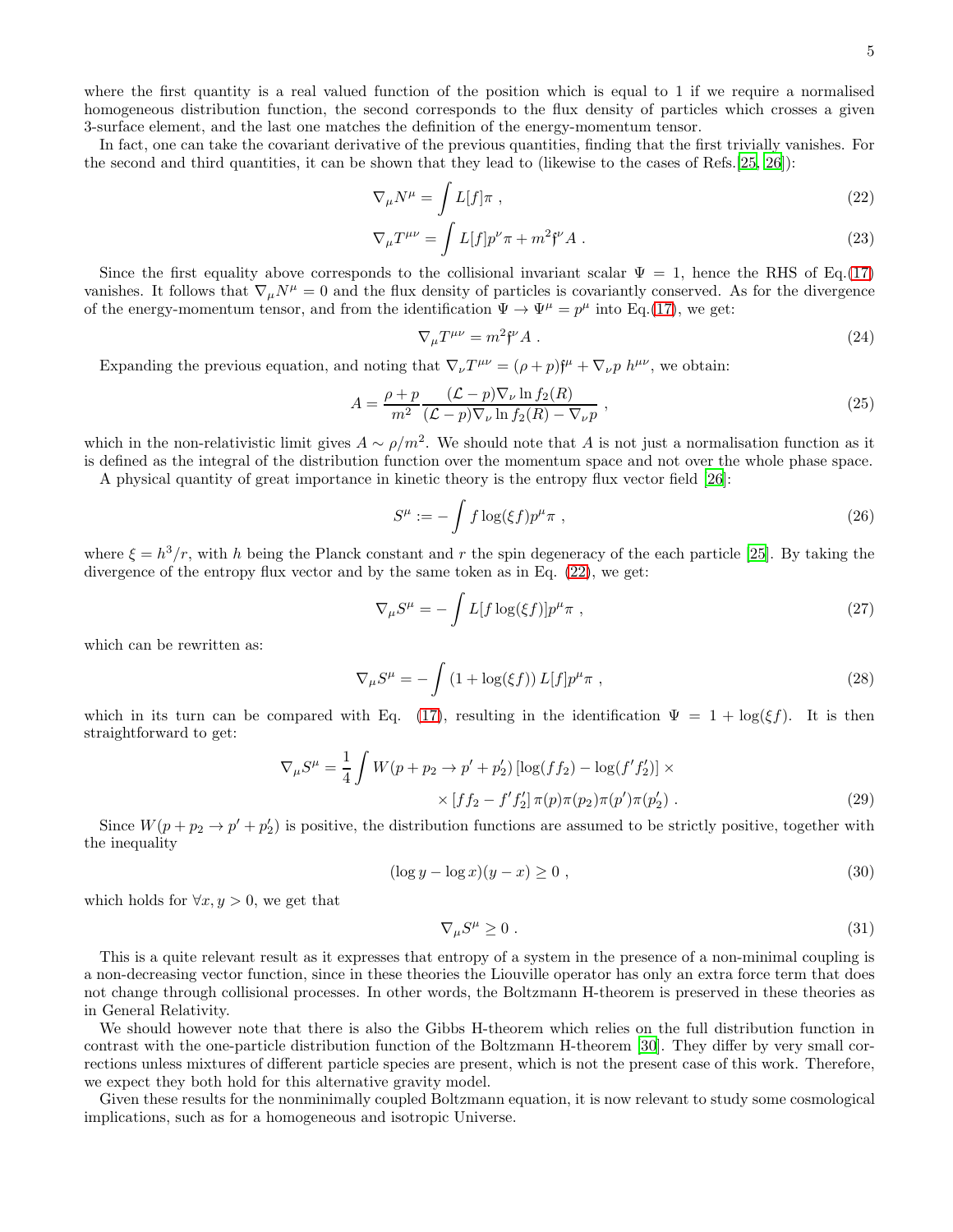# <span id="page-5-0"></span>V. HOMOGENEOUS AND ISOTROPIC UNIVERSE

In an isotropic and homogeneous Universe, the metric is the Robertson-Walker one:

$$
ds^2 = -dt^2 + a^2(t)d\vec{x}^2 \t\t(32)
$$

where  $a(t)$  is the scale factor.

Therefore, the time-time component of the field equations, Eq. [2,](#page-1-1) for a perfect fluid, gives a modified Friedmann equation [31]:

<span id="page-5-1"></span>
$$
6H^2 = \frac{1}{\Theta} \left[ \frac{f_2(R)\rho}{\kappa} - 6H\partial_t\Theta + \Theta R - f_1(R) \right] \tag{33}
$$

where  $\Theta := F_1(R) + \frac{1}{\kappa} F_2(R) \mathcal{L}$ ,  $H = \dot{a}/a$  is the Hubble parameter, and the space-space components lead to a Raychaudhury equation [31]:

$$
- \Theta \left( 2\dot{H} + 3H^2 \right) = f_2(R)p + \frac{1}{2} \left( f_1(R) - \Theta R \right) \,. \tag{34}
$$

As for the Boltzmann equation, we note that the extra-force term vanishes  $f^i \sim -\partial_\nu \Phi_c h^{i\nu} = -a^2 \partial_i \Phi_c \sim \partial_i R = 0$ in the comoving frame,  $u^{\mu} = (1, 0, 0, 0)$ . Thus, and taking into account the on-shell mass condition,  $p^{\mu}p_{\mu} = -m^2$ , the Boltzmann equation reads:

$$
p^{0}\frac{\partial f}{\partial x^{0}} - 2Hp^{0}p^{i}\frac{\partial f}{\partial p^{i}} = \int \left(f'_{2}f' - f_{2}f\right)F\sigma d\Omega\sqrt{-g}\frac{d^{3}p_{2}}{(p_{2})_{0}}\tag{35}
$$

This is formally identical to the Boltzmann equation for a homogeneous and isotropic Universe in General Relativity, except by the fact that the scale factor evolution is now given by the modified Friedmann equation, Eq. [\(33\)](#page-5-1).

In order to solve the previous equation for the distribution function, we need to simplify its right hand side. One way to do that is to assume the Anderson and Witting model together with the relaxation time expansion [\[28](#page-7-24), [32](#page-7-27)]:

$$
C[f] \equiv \left(\frac{\partial f}{\partial t}\right)_{coll.} = -\frac{1}{\tau} \left(f - f^{(0)}\right) \;, \tag{36}
$$

where  $\tau$  is the characteristic time which is of order of the mean free time and  $f^{(0)}$  is the equilibrium Maxwell-Jüttner distribution function:

$$
f^{(0)} := \frac{n}{4\pi m^2 k_B T K_2(m/k_B T)} \exp\left[-\frac{\sqrt{m^2 + a^2 |\vec{p}|}}{k_B T}\right] \,,\tag{37}
$$

given in terms of the temperature T, particle number density n, Boltzmann constant  $k_B$  and the modified Bessel function of the second kind  $K_n(x) = \int_0^{+\infty} e^{-x \cosh y} \cosh(ny) dy$ .

This Anderson-Witting model is a generalisation of the relativistic Marle [\[33](#page-7-28)[–35](#page-7-29)] and the non-relativistic BGK (Bhatnagar, Gross and Krook) [\[36](#page-7-30)] models.

Using the Chapman-Enskog method, we search for a solution of this Boltzmann equation of the form:

$$
f = f^{(0)}(1+\phi) \tag{38}
$$

where  $\phi$  measures the deviation from equilibrium. Thus, we obtain [\[28](#page-7-24)]:

$$
f = \sum_{l=0}^{+\infty} \left[ -\tau \left( \frac{\partial}{\partial x^0} - 2H p^i \frac{\partial}{\partial p^i} \right) \right]^l f^{(0)} \tag{39}
$$

However, this series does not converge in general, unless the indexed expression has a norm less than unity. Considering the asymptotic  $\tau \to 0$ , we can find [\[28](#page-7-24)]:

$$
f \approx f^{(0)} \left\{ 1 - \tau \left[ \frac{\dot{n}}{n} + \left( 1 - \zeta \frac{K_3}{K_2} + \frac{1}{k_B T} p_0 \right) \frac{\dot{T}}{T} + \frac{1}{k_B T} H \frac{|\vec{p}|^2}{p_0} \right] \right\} ,
$$
 (40)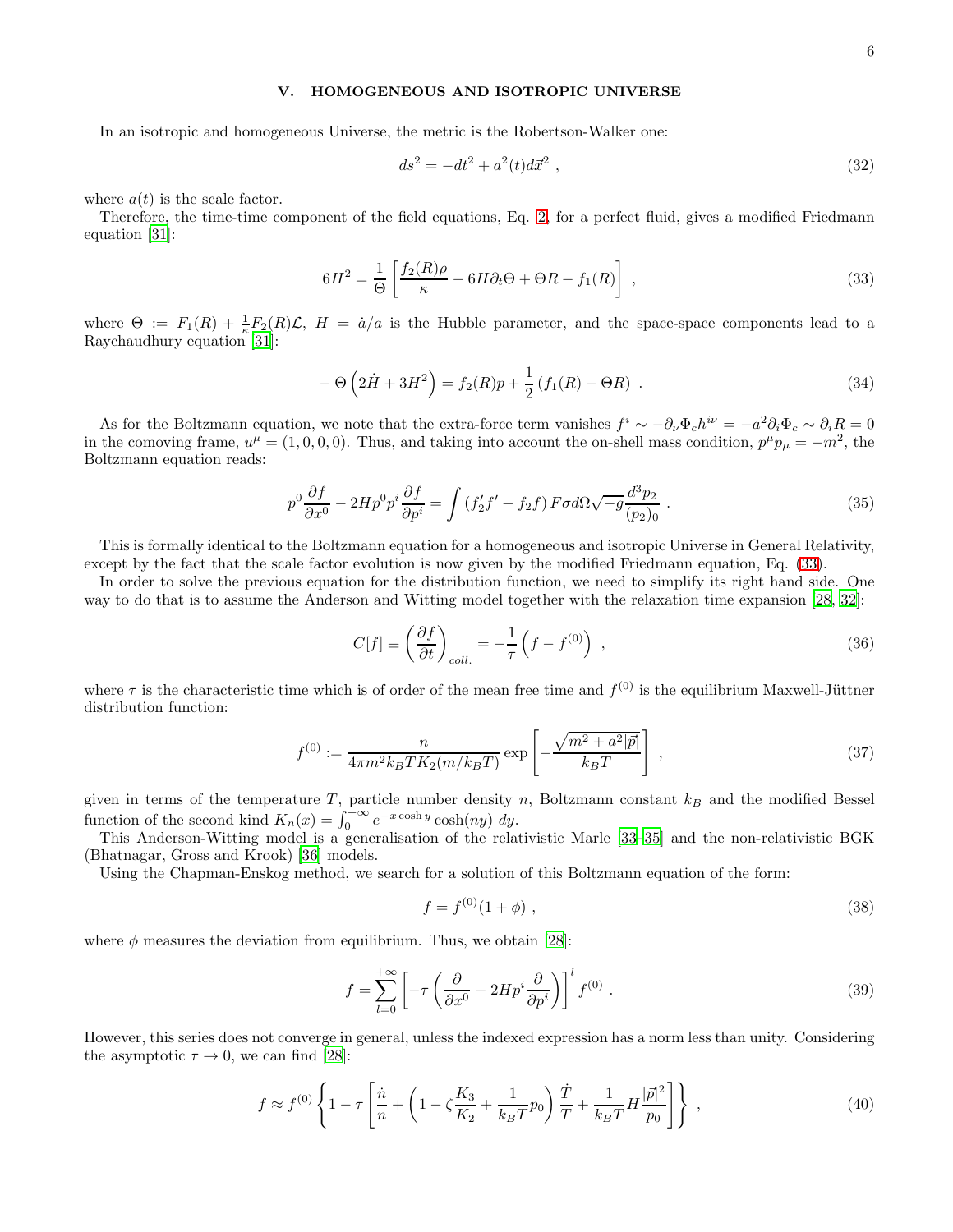where  $\zeta := m/k_BT$ . Although this solution could be seen as formally equivalent to General Relativity, this is not completely true. In fact, as in GR, the particle number density is conserved, hence  $\dot{n} + 3Hn = 0$ . However, the time evolution of the temperature is not trivial as it relies on the non-conservation of the energy-momentum tensor and explicitly depends on the matter Lagrangian choice and on the form of the non-minimal coupling function,  $f_2(R)$ . In fact, from the fundamental thermodynamic relation we obtain:  $T = \left(\frac{\partial U}{\partial S}\right)_{V,N}$ , i.e., temperature is expressed as the the rate of change of internal energy with respect to entropy, provided that both volume,  $V$  and number of particles, N, are held constant. Hence, we need to carefully study the thermodynamic processes which a perfect fluid could undergo. We point out, for instance, that it was shown from gravitational baryogenesis arguments that the relative time change of entropy is as  $S/S \sim (F_2(R)/f_2(R))R$  [\[37](#page-7-31)]. Furthermore, we need to express the equation of state parameter,  $w = p/\rho$ , which renders different solutions. In fact, in an expanding Universe, relativistic matter does not feel the non-minimal coupling effect, hence  $\rho_{rel} \sim a^{-4}$ , however, radiation has the behaviour  $\rho_r \sim a^{-4} f_2(R)^{-4/3}$  [\[38\]](#page-8-0). Also non-relativistic matter fields evolve differently than their counterpart in GR [\[38\]](#page-8-0). Therefore, we can have very different solutions for the distribution function in theories with a non-minimal matter-curvature coupling.

### VI. GRAVOTHERMAL CATASTROPHE

From the moments of the distribution function, we can derive some macroscopic equations, such as the Navier-Stokes one for fluids, and the virial equation [\[1\]](#page-7-0) and its cosmic version - the Layzer-Irvine equation. In fact, the latter was derived for the modified gravity model of Eq. [\(1\)](#page-1-2) in Ref. [\[21](#page-7-19)] from the metric field equations. This process is preferred since it begins with the full nonlinear behaviour of the theory, in comparison with the usual one from the weak field regime to find the virial theorem. It was found that there is a deviation from the usual virial theorem given the presence of an extra potential energy term,  $U_{NMC}$ , in the equation which could explain the dark matter behaviour on clusters of galaxies [\[21\]](#page-7-19).

In fact, heat and matter can be transferred out of a virialised and gravitationally bound system leading to a gravothermal collapse. Therefore, in the presence of a non-minimal coupling between matter and curvature, the virial equation reads  $U_{\Phi} + U_{NMC} = -2K$ , where  $U_{\Phi}$  is the Newtonian potential energy and K is the kinetic energy. Therefore, the total energy of the system is  $E = K + U_{\Phi} + U_{NMC} = -K < 0$ , and hence the specific heat of the system is negative,  $c_V = \frac{1}{m} dE/dT$ . This implies that the more energy is added to the system, the lesser the kinetic energy, and consequently, the temperature, i.e., the system becomes less strongly gravitationally bound. A relevant situation arises when heat and mass both flow radially outward in a halo with negative radial temperature gradient, and the outer halo region has a specific heat higher than the inner region which keeps contracting and increasing the temperature [\[39](#page-8-1), [40](#page-8-2)]. This process is known as gravothermal catastrophe and its characteristic time is of the order of the relaxation time of the Boltzmann equation.

In what concerns the non-minimal matter-curvature coupling model, this process is not avoidable since the specific heat for a gravitationally bound system is always negative. This might, however, not be the case for other modified gravity models.

## <span id="page-6-0"></span>VII. CONCLUSIONS

In this work, we have derived the Boltzmann equation in the context of a non-minimal matter-curvature alternative gravity model. We have shown that there is an extra term which arises from geodesic deviation force. As far as the conservation laws built from the distribution function in these theories, we find that the flux density of particles is covariantly conserved, and, in opposition, the energy-momentum tensor is not. This yields a condition on the normalisation of a homogeneous distribution function. In addition, the entropy vector flux is a non-decreasing function of the spacetime coordinates as in General Relativity, which implies that the Boltzmann H-theorem is still preserved.

When considering a homogeneous and isotropic Universe, we find that the distribution function is, at least formally, equivalent to the GR counterpart, except from the fact that some quantities do not follow the GR's behaviour, as the effects of the non-minimal coupling appear on the radiation density evolution and on the matter Lagrangian choice, for instance. This implies that different cases, which were degenerated in GR, no longer yield the same solution for the distribution function.

Furthermore, in what concerns the negative specific heat in gravitationally bound systems, we find that the nonminimal coupling model does not alleviate the problem, since these theories affect the virial equation by introducing a potential energy term. However, this may not be case for other modified gravity theories.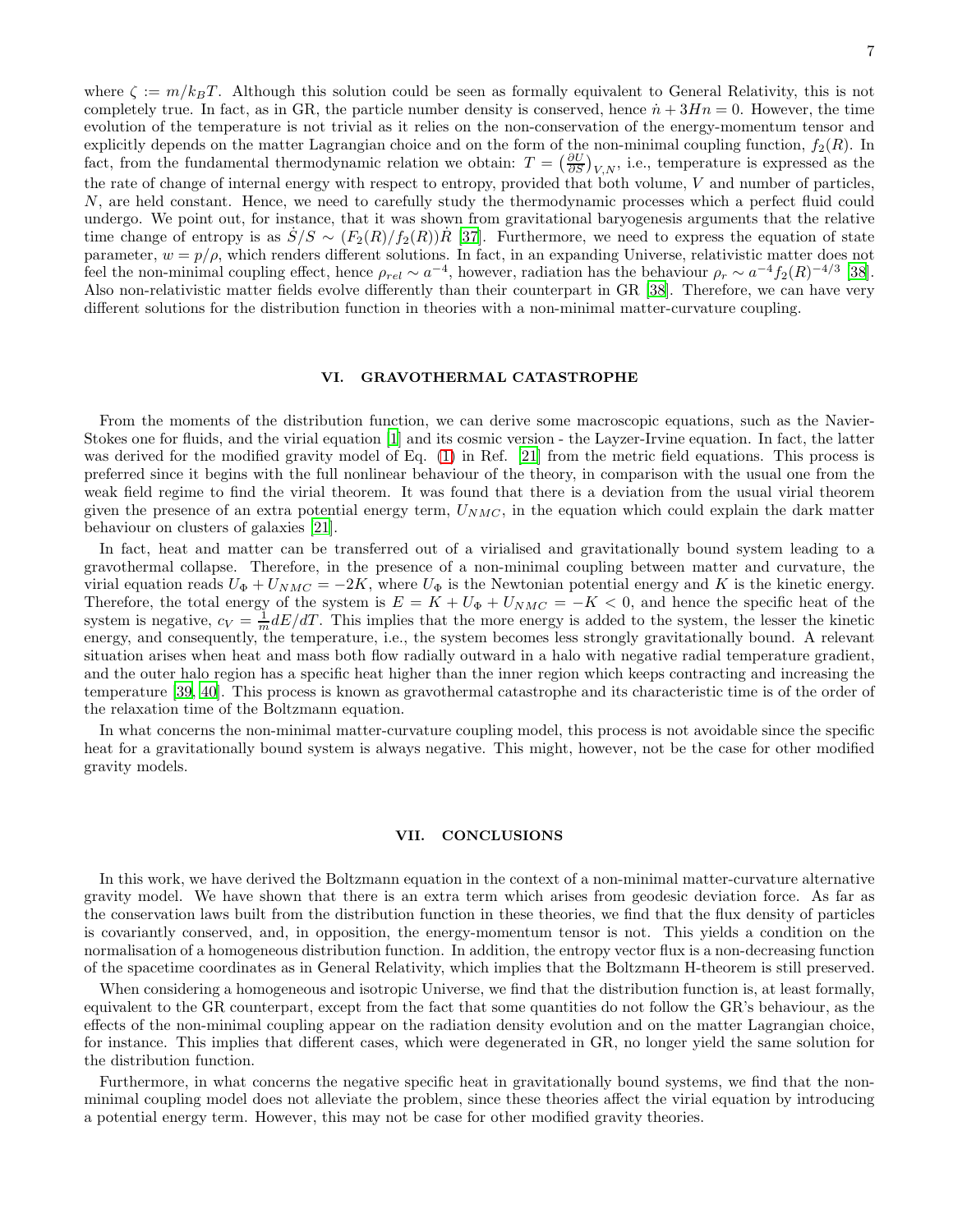- <span id="page-7-0"></span>[1] J. Binney and S. Tremaine, *Galactic Dynamics* (Princeton University Press, Oxford, 1987).
- <span id="page-7-1"></span>[2] D. R. Nicholson, *Introduction to Plasma Theory* (John Wiley & Sons, New York, 1983).
- <span id="page-7-2"></span>[3] N. Pottier, *Nonequilibrium Statistical Physics* (Oxford University Press Inc., New York, 2010).
- <span id="page-7-3"></span>[4] E. W. Kolb and M. S. Turner, *The Early Universe* (Addison-Wesley, 1990).
- <span id="page-7-4"></span>[5] F. Jüttner, Das Maxwellsche Gesetz der Geschwindigkeitsverteilung in der Relativtheorie, Ann. Physik und Chemie 34, 856 (1911).
- <span id="page-7-5"></span>[6] F. Jüttner, Die relativistische Quantentheorie des idealen Gases, Zeitschr. Physik 47, 542 (1928).
- <span id="page-7-6"></span>[7] S. Weinberg, *Cosmology*, Oxford University Press, 2008 ISBN13: 978-0-19-852682-7.
- <span id="page-7-7"></span>[8] C. M. Will, The Confrontation between General Relativity and Experiment, Living Rev. Relativity, 17, 4 (2014) [\[arXiv:1403.7377](http://arxiv.org/abs/1403.7377) [gr-qc]].
- <span id="page-7-8"></span>[9] O. Bertolami and J. P´aramos, The experimental status of Special and General Relativity, *Springer Spacetime Handbook (2014)*, [\[arXiv:1212.2177](http://arxiv.org/abs/1212.2177) [gr-qc]].
- <span id="page-7-9"></span>[10] O. Bertolami, The cosmological constant problem: a user's guide, Int. J. Mod. Phys. D 18, 2303-2310 (2009), [\[arXiv:0905.3110](http://arxiv.org/abs/0905.3110) [gr-qc]].
- <span id="page-7-10"></span>[11] O. Bertolami, What if ... General Relativity is not the theory?, [\[arXiv:1112.2048](http://arxiv.org/abs/1112.2048) [gr-qc]].
- <span id="page-7-11"></span>[12] S. Capozziello, V. F. Cardone and A. Troisi, Dark energy and dark matter as curvature effects, JCAP 08, 001 (2006) [\[arXiv:astro-ph/0602349\]](http://arxiv.org/abs/astro-ph/0602349).
- [13] T. P. Sotiriou and V. Faraoni, f(R) Theories Of Gravity, Rev. Mod. Phys. 82, 451 (2010) [\[arXiv:0805.1726](http://arxiv.org/abs/0805.1726) [gr-qc]].
- <span id="page-7-12"></span>[14] A. De Felice and S. Tsujikawa, f(R) theories, Living Rev. Relativity 13, 3 (2010) [\[arXiv:1002.4928](http://arxiv.org/abs/1002.4928) [gr-qc]].
- <span id="page-7-13"></span>[15] O. Bertolami, C. G. Böhmer, T. Harko and F. S. N. Lobo, Extra force in  $f(R)$  modified theories of gravity, Phys. Rev. D 75, 104016 (2007) [\[arXiv:0704.1733](http://arxiv.org/abs/0704.1733) [gr-qc]].
- <span id="page-7-14"></span>[16] O. Bertolami and J. Páramos, Mimicking dark matter through a non-minimal gravitational coupling with matter, JCAP 03 009 (2010) [\[arXiv:0906.4757](http://arxiv.org/abs/0906.4757) [astro-ph.GA]].
- <span id="page-7-15"></span>[17] O. Bertolami, P. Frazão and J. Páramos, Mimicking dark matter in galaxy clusters through a non-minimal gravitational coupling with matter, Phys. Rev. D  $86\,044034\,$  (2012) [\[arXiv:1111.3167](http://arxiv.org/abs/1111.3167) [gr-qc]].
- <span id="page-7-16"></span>[18] O. Bertolami, P. Frazão and J. Páramos, Accelerated expansion from a non-minimal gravitational coupling to matter, Phys. Rev. D 81 104046 (2010) [\[arXiv:1003.0850](http://arxiv.org/abs/1003.0850) [gr-qc]].
- <span id="page-7-17"></span>[19] C. Gomes, J. G. Rosa and O. Bertolami, Inflation in non-minimal matter-curvature coupling theories, JCAP 06, 021 (2017) [\[arXiv:1611.02124](http://arxiv.org/abs/1611.02124) [gr-qc]].
- <span id="page-7-18"></span>[20] O. Bertolami, C. Gomes and F. S. N. Lobo, Gravitational waves in theories with a non-minimal curvature-matter coupling, Eur. Phys. J. C 78 no.4, 303 (2018) [\[arXiv:1706.06826](http://arxiv.org/abs/1706.06826) [gr-qc]].
- <span id="page-7-19"></span>[21] O. Bertolami and C. Gomes, The Layzer-Irvine equation in theories with non-minimal coupling between matter and curvature, JCAP 09 010 (2014) [\[arXiv:1406.5990](http://arxiv.org/abs/1406.5990) [astro-ph.CO]].
- [22] J. D. Brown, Action functionals for relativistic perfect fluids, Class. Quantum Gravity 10, 1579 (1993).
- [23] O. Bertolami, F. S. N. Lobo and J. Páramos, Nonminimal coupling of perfect fluids to curvature, Phys. Rev. D 78, 064036 (2008) [\[arXiv:0806.4434](http://arxiv.org/abs/0806.4434) [gr-qc]].
- <span id="page-7-20"></span>[24] O. Bertolami and A. Martins, On the dynamics of perfect fluids in non-minimally coupled gravity, Phys. Rev. D 85, 024012 (2011) [\[arXiv:1110.2379](http://arxiv.org/abs/1110.2379) [gr-qc]].
- <span id="page-7-21"></span>[25] J. M. Stewart, Non-equilibrium Relativistic Kinetic Theory, Springer, Berlin, Heidelberg, Springer-Verlag 1971.
- <span id="page-7-22"></span>[26] O. Sarbach and T. Zannias, Relativistic Kinetic Theory: An Introduction, AIP Conf. Proc. 1548, 134-155 (2013) [\[arXiv:1303.2899](http://arxiv.org/abs/1303.2899) [gr-qc]].
- <span id="page-7-23"></span>[27] W. Israel, *J. Math. Phys.* 4, 1163 (1963).
- <span id="page-7-24"></span>[28] G. M. Kremer, The Boltzmann equation in special and general relativity, AIP Conf.Proc. 1501, 160 (2012) [\[arXiv:1207.3977](http://arxiv.org/abs/1207.3977) [cond-mat.stat-mech]].
- <span id="page-7-25"></span>[29] C. Cercignani and G. M. Kremer, *The relativistic Boltzmann equation: theory and applications* (Birkhäusser Verlag, Basel-Boston-Berlin, 2002).
- <span id="page-7-26"></span>[30] E. T. Jaynes, Gibbs vs Boltzmann Entropies, American Journal of Physics 33, 391 (1965).
- [31] O. Bertolami and J. Páramos, Modified Friedmann Equation from Nonminimally Coupled Theories of Gravity, Phys. Rev. D 89, 044012 (2014) [\[arXiv:1311.5615](http://arxiv.org/abs/1311.5615) [gr-qc]].
- <span id="page-7-27"></span>[32] J. L. Anderson and H. R. Witting, A relativistic relaxation-time model for the Boltzmann equation, Physica 74, 466-488 (1974).
- <span id="page-7-28"></span>[33] C. Marle, Modele cinétique pour l'établissement des lois de la conduction de la chaleur et de la viscosité en théorie de la relativité. C. R. Acad. Sci. Paris 260, 6539–6541 (1965).
- [34] C. Marle, Sur l'établissement des equations de l'hydrodynamique des fluides relativistes dissipatifs, I. L'equation de Boltzmann relativiste, Ann. Inst. Henri Poincaré 10, 67-127 (1969).
- <span id="page-7-29"></span>[35] C. Marle, Sur l'établissement des equations de l'hydrodynamique des fluides relativistes dissipatifs. II. Méthodes de résolution approchée de l'equation de Boltzmann relativiste, Ann. Inst. Henri Poincaré 10, 127–194 (1969).
- <span id="page-7-30"></span>[36] P. L. Bhatnagar, E. P. Gross and M. Krook, A model for collision processes in gases. I. Small amplitude processes in charged and neutral one-component systems, Phys. Rev. 94, 511–525 (1954).
- <span id="page-7-31"></span>[37] M. P. L. P. Ramos and J. Páramos, Baryogenesis in Nonminimally Coupled  $f(R)$  Theories, Phys. Rev. D 96, 104024 (2017) [\[arXiv:1709.04442](http://arxiv.org/abs/1709.04442) [gr-qc]].